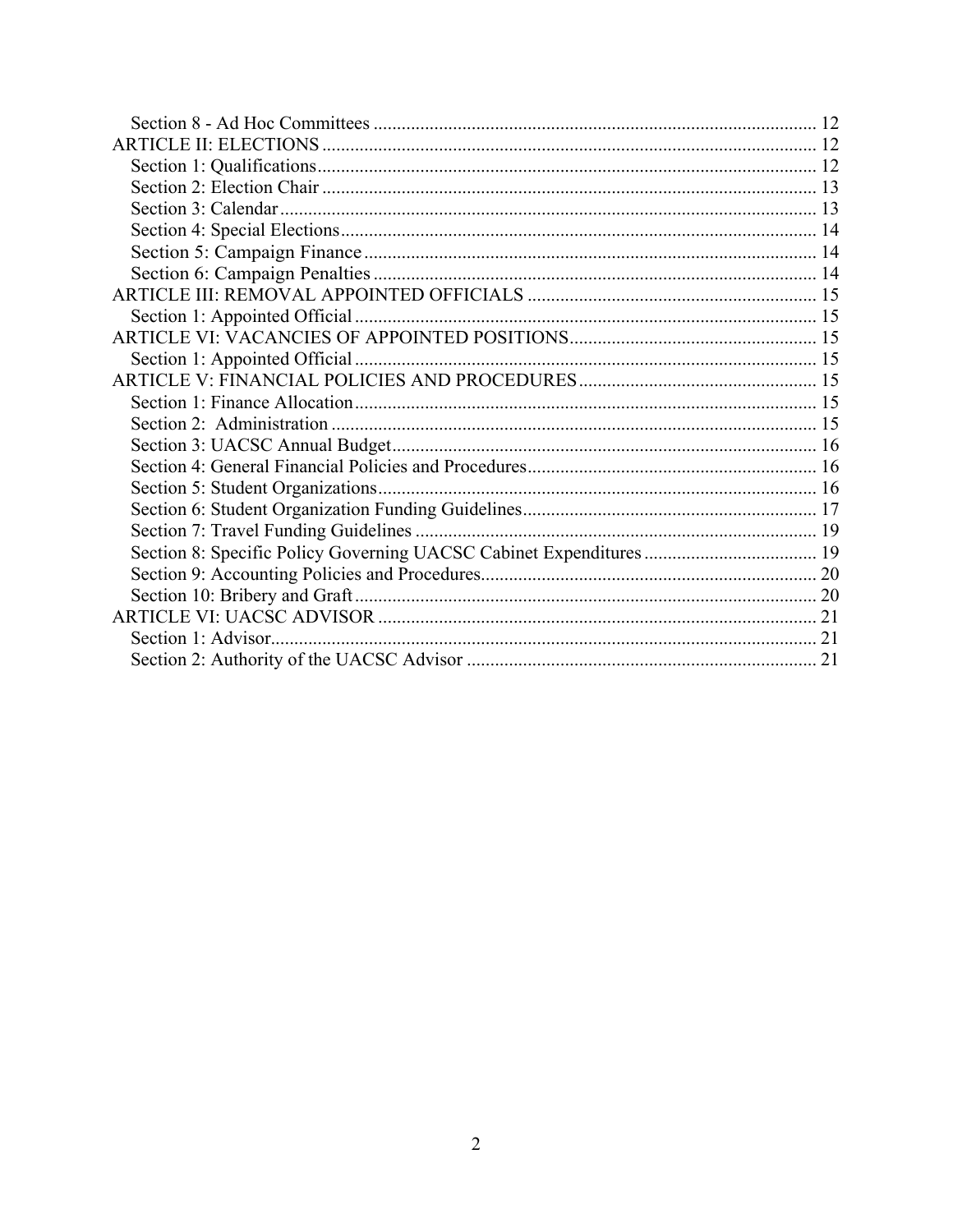## **ARTICLE I: NAME AND PURPOSE**

- <span id="page-2-0"></span>1. The University of Utah Asia Campus Student Council (UACSC), shall serve as an official representative organization for students at the University of Utah Asia Campus (UAC) in order to voice the needs and concerns of UAC students to the administration, faculty, and staff. The UACSC shall coordinate the activities at UAC so as to foster effective student leadership and efficient use of resources. Furthermore, UACSC shall enhance the integration of UAC students into the University of Utah (U of U) community and work closely with the university in order to identify and address pertinent student issues.
- 2. UACSC fosters communication and cooperation among UAC students by:
	- a. Disseminating information to UAC student organizations.
	- b. Developing the conditions for greater unity and understanding among UAC students.
	- c. Creating an amiable academic atmosphere for the exchange of knowledge among all University of Utah Campuses.
	- d. Facilitating better social interaction and events among UAC students and the greater U of U community.

# **ARTICLE II: ORGANIZATION AND MEMBERSHIP**

## **Section 1: Organization and Governing Power**

- <span id="page-2-2"></span><span id="page-2-1"></span>1. The UACSC shall be composed of an Executive Branch, a Judicial Branch and a Council.
- 2. Eligible students of the UACSC shall elect all elected officials for a term of approximately one (1) year, from inauguration to inauguration. The date of inauguration shall be set each year by the Elections Registrar on a date within two (2) weeks prior to or one (1) week following the day of undergraduate commencement.
- 3. In order to be inaugurated, each elected UACSC officer certified as the winner, must meet applicable UACSC eligibility requirements and must either:
	- a. Have not violated elections rules; or
	- b. Have satisfied any and all penalties assessed by the UACSC.

## **Section 2: Qualifications for Membership**

- <span id="page-2-3"></span>1. The members of the UACSC shall be all registered students of the University of Utah Asia Campus who have paid their tuition fee of the current term and will be represented by the UACSC.
- 2. Current members of the UACSC shall be eligible to vote in the UACSC elections.

## **Section 3: Eligibility for Offices**

- <span id="page-2-4"></span>1. All elected or appointed officers must be members of the UACSC and maintain eligibility as prescribed in the Bylaws.
- 2. Members of the UACSC may not hold more than one position in the UACSC unless specifically authorized in the Constitution or Bylaw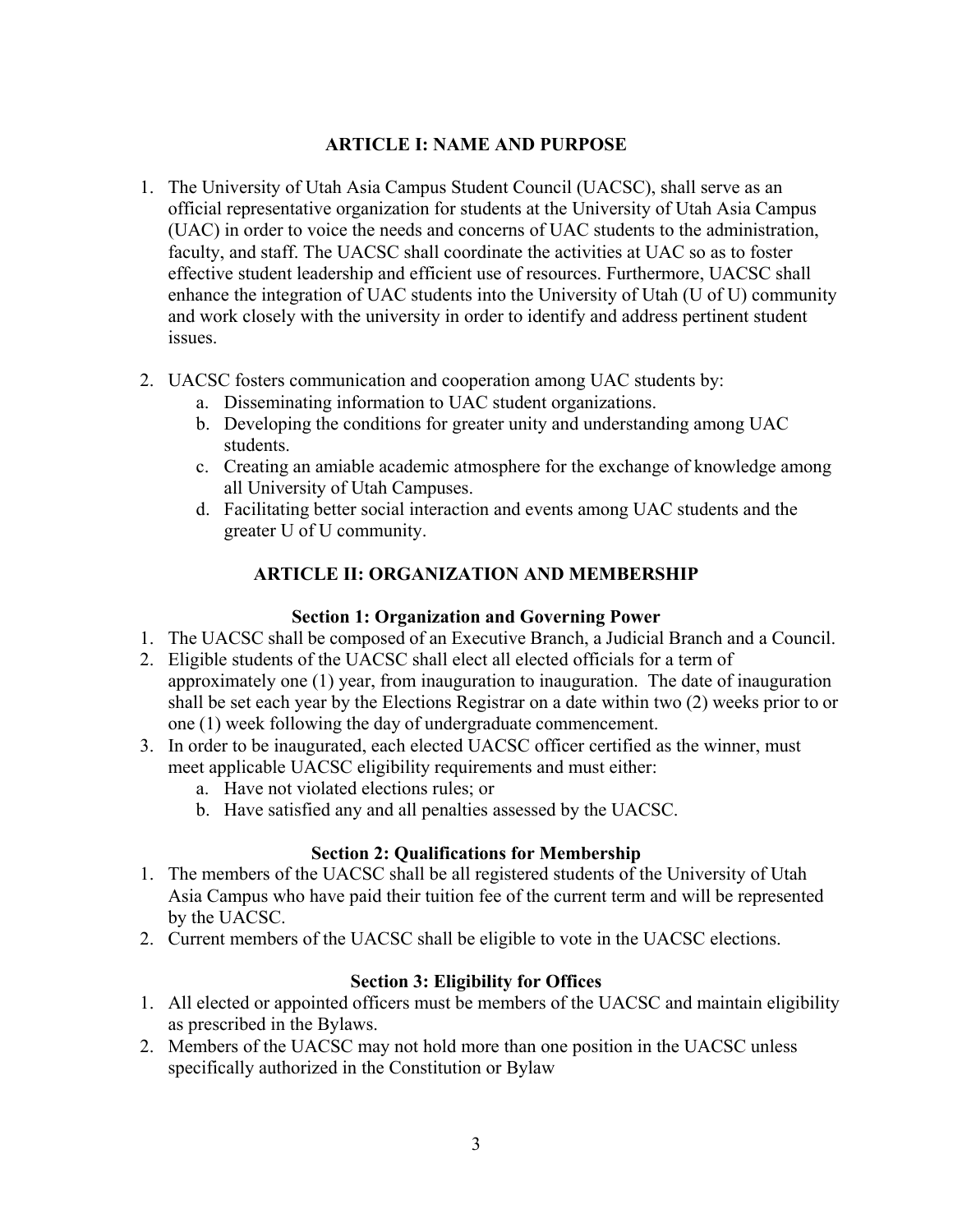<span id="page-3-0"></span>3. The UACSC does not discriminate against students on the basis of their race, sex, color, religion, ability, gender identity, sexual orientation, age or national origin.

# **ARTICLE III: EXECUTIVE BRANCH**

### **Section 1: President**

- <span id="page-3-1"></span>1. Eligibility
	- a. The President shall be elected on a ticket with the Vice President in a campuswide general election to be held in accordance with the UACSC Bylaws and University Regulations.
	- b. The President must be enrolled at the University of Utah Asia Campus as a full time student prior to the UACSC Elections filing deadline.
- 2. Power and Duties
	- a. To be the chief executive officer of the UACSC.
	- b. To act in the interest of the University's student body.
	- c. To appoint Directors and Major Representatives from the membership of the UACSC.
	- d. To appoint an administrative staff, as needed.
	- e. To approve or veto any legislation presented by the Council using procedures as outlined in the Bylaws, without the ability to veto constitutional amendments.
	- f. To form Ad Hoc Committees.
	- g. To serve on the University Commencement Committee.
	- h. To reserve the right to dismiss any Council member when deemed appropriate in agreement with UACSC Advisor.
	- i. To serve as a voting member of University committees as necessary.
	- j. To make nominations or appointments, as appropriate, to UniversityCommittees.
	- k. To represent the University's student body at Universityfunctions.
	- l. To be responsible for such additional duties and powers as expressed herein and as may be requested by the Council or the UAC Executive Leadership.

## **Section 2: Vice President**

- <span id="page-3-2"></span>1. Eligibility
	- a. The Vice President shall be elected on a ticket with the President in a campuswide general election to be held in accordance with the UACSC Bylaws and University Regulations.
	- b. The Vice President must be enrolled at the University of Utah Asia Campus as a full time student prior to the UACSC Elections filing deadline.
- 2. Power and Duties
	- a. To serve as a member of the Executive Branch
	- b. To aid the President in fulfilling their duties.
	- c. To bring the interests of the UAC registered student organizations to the attention of Student Council.
	- d. To serve on the UAC Student Scholarship Committee.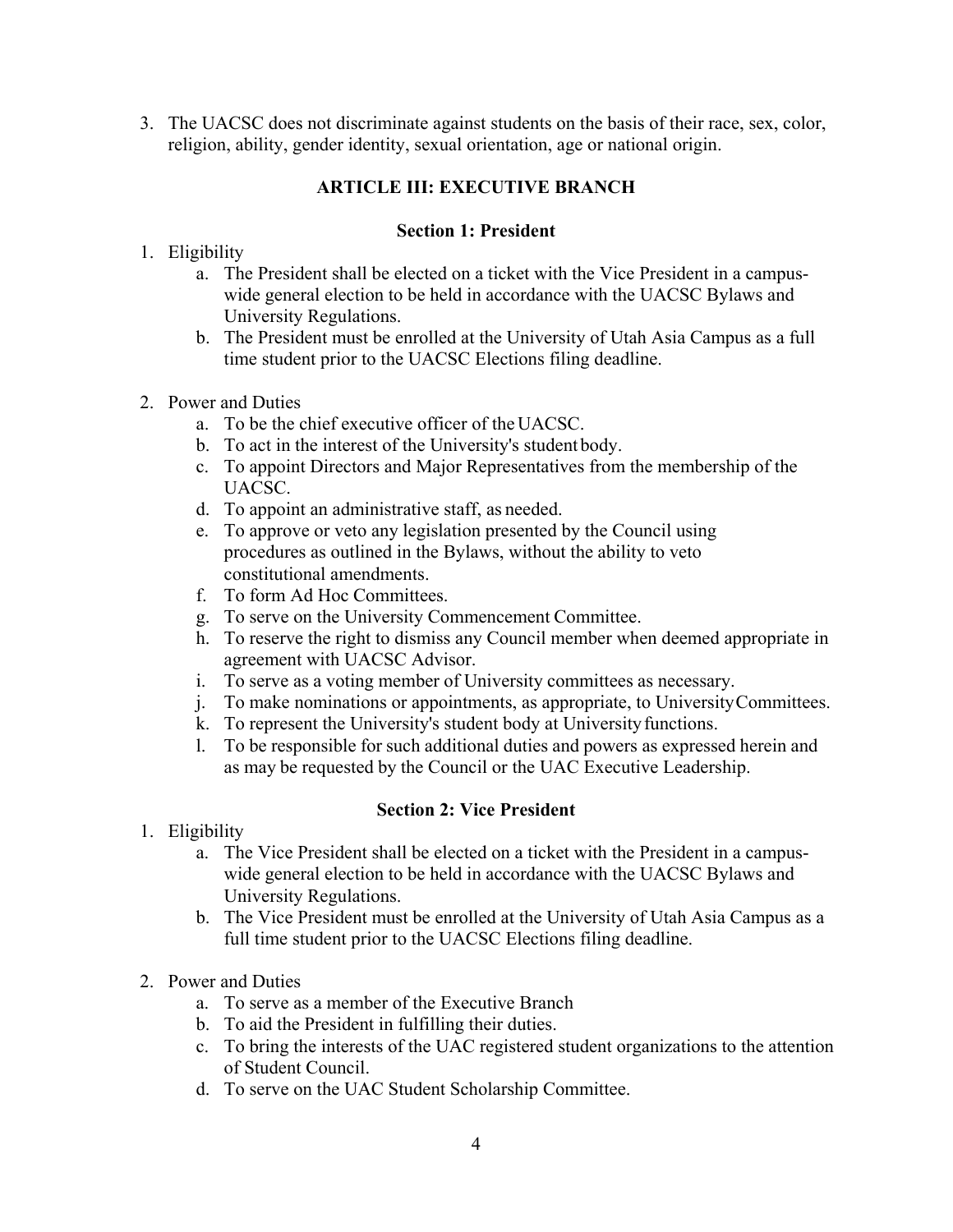- e. To chair committees or serve on committees as the President may direct.
- f. To carry out other duties as the Council or President may direct.

### **Section 3: Executive Succession**

- <span id="page-4-0"></span>1. The Vice President of shall function as the President in the President's absence.
- 2. Should the office of the President be permanently vacated, the Vice President shall become the President.
- 3. Should the offices of the President and the Vice President be permanently and simultaneously vacated, the Chief of Staff shall become the president.
- <span id="page-4-1"></span>4. Should the office of the Vice President become permanently vacated, the President shall appoint a new Vice President from the current Council to fill the unexpired term.

# **ARTICLE IV: UAC COUNCIL**

### **Section 1: Representation**

<span id="page-4-2"></span>1. Each major, as recognized by the University of Utah Asia Campus Executive Leadership, shall receive representation in the UAC Council.

### **Section 2: Major Representatives**

- <span id="page-4-3"></span>1. Membership
	- a. Major Representative shall consist of one (1) representative from each major as defined by UAC.
	- b. All members shall be appointed by the President.
- 2. Powers and Duties
	- a. To transact business with a quorum present.
	- b. To propose all Policies, Procedures, Bylaws, Rules, and Regulations of the UACSC, not in conflict with this Constitution, and pass by a two thirds (2/3rds) vote of the total members of the Council.
	- c. To present all proposed changes in Policies, Procedures, Bylaws, Rules, and Regulations of the UACSC to the President for signature.
	- d. To study, research, question, and voice student opinion on matters brought before the UAC Executive Leadership.
	- e. To propose University Policies, Procedures, Rules, and Regulations.
	- f. To express the Council's position in writing throughresolutions.
	- g. To ensure student representation with University administration, faculty, and staff.
	- h. To try and to vote on Articles of Impeachment against all elected officers of the UACSC, consistent with thisConstitution.
	- i. To override presidential veto of any action by two-thirds (2/3rds) vote of the total membership of the Council, if the Council so desires.
	- j. To schedule regular meetings each semester as outlined in the UACSC Bylaws.
	- k. To exercise responsibility for all areas of student concern consistent with the purposes of the UACSC.
	- l. To represent the interests of students in their respective major program
	- m. To serve as an information resource to their major program of University and UACSC programs and news.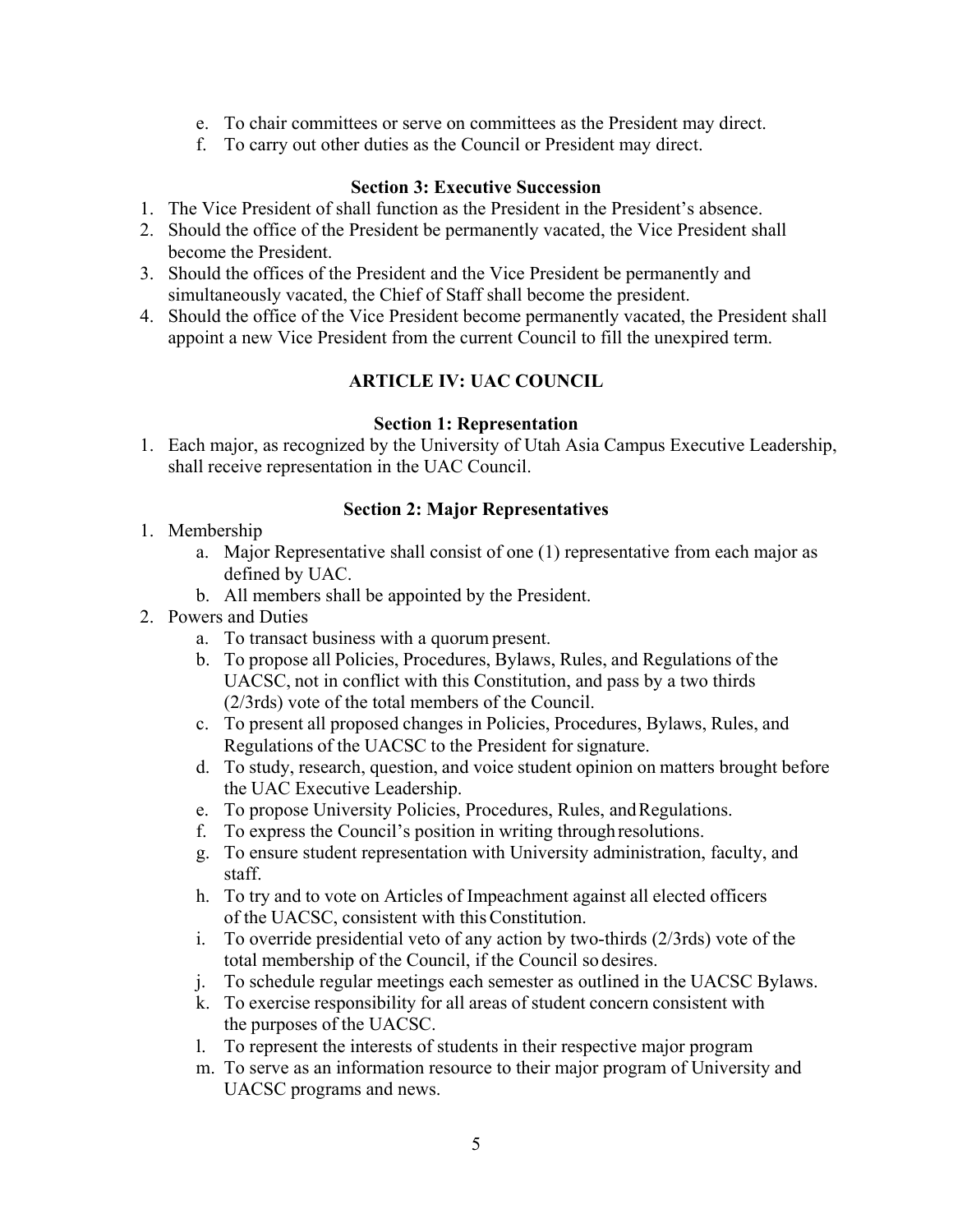n. Shall, at the discretion of the major representative (and any other associated Student Council members), aid with UACSC workload and commitments as deemed fit by both/all parties.

# **ARTICLE V: JUDICIAL BRANCH**

### **Section 1: Supreme Court**

- <span id="page-5-1"></span><span id="page-5-0"></span>1. Membership
	- a. The Supreme Court shall be composed of three (3) members, which shall consist of one (1) Chief Justice and two (2) Associate Justices, appointed by the Student Council upon nomination by the President.
- 2. Term of Office
	- a. Justices shall be appointed for an indefinite term of office and may remain in office provided they are members of the UACSC in good standing.
	- b. The Chief Justice shall serve a one (1) year term subject to reappointment.
- 3. Jurisdiction
	- a. The Supreme Court shall have:
		- i. Jurisdiction to afford substantial justice under the UACSC Constitution, Bylaws, and Regulations; and
		- ii. Jurisdiction delegated to it by UAC Executive Leadership and appropriate University committees.
	- b. Appeals of Supreme Court decisions can only be made to the UAC Dean of Students
	- c. The Supreme Court shall have the power of UACSC constitutional review on any action taken by any and all members, groups, and bodies of the UACSC. The initiation of such action must be by a member of the UACSC.

#### **Section 2: Powers and Duties**

- <span id="page-5-2"></span>1. Chief Justice
	- a. The Chief Justice shall determine the composition of the Elections Committee with the advice of the Elections Chair.
	- b. The Chief Justice shall preside over formal trials arising from Articles of Impeachment. The Chief Justice shall not vote in impeachment hearings. In the absence of the Chief Justice, or if the Chief Justice is the target of the impeachment hearing, one of the other Justices of the Supreme Court shall preside.
- 2. Supreme Court
	- a. The Supreme Court shall have such powers and authorities as are necessary to afford substantial justice including, but not limited to:
	- b. The power to Subpoena;
	- c. The power to Order;
	- d. The power to Enjoin;
	- e. The power to Compel by sanction or penalty;
	- f. The power to render Findings, and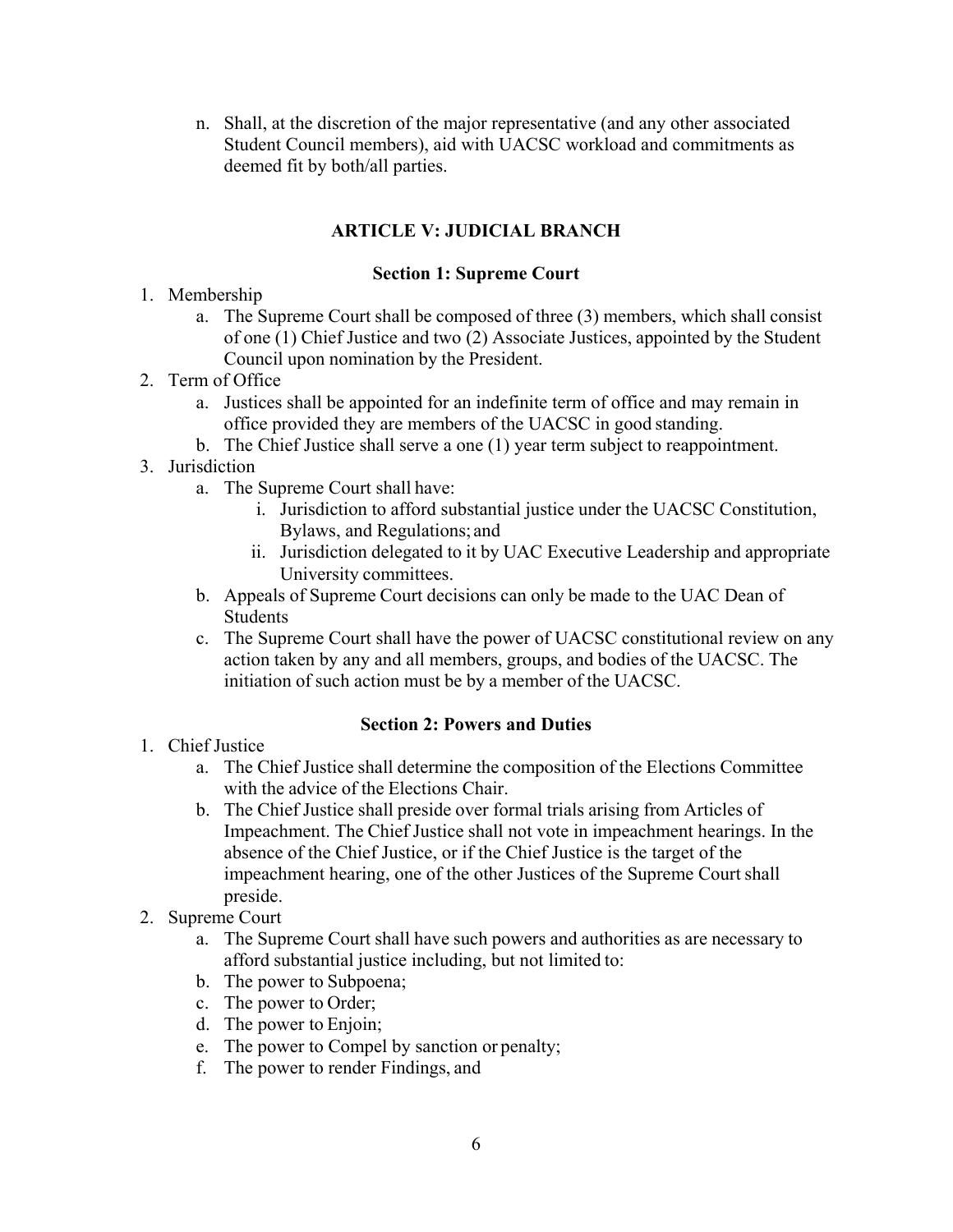- g. To propose Judicial Branch Bylaws and procedures, subject to approval of the UAC Student Council.
- h. All Supreme Court injunctions, decisions, Writs, and sanctions must be preceded by a hearing at which all interested parties have the opportunity to be heard, except in extreme extenuating circumstances.
- i. The Supreme Court may impose such non-academic sanctions and penalties upon those found responsible of violating the UACSC Constitution, Bylaws, Policies, Procedures, or Regulations as may be appropriate.
- j. Justices shall not participate in any activities that conflict, or give the appearance of conflicting with, the duties of the Supreme Court.

### **Section 3: Writ of Mandamus**

- <span id="page-6-0"></span>1. Any member of the UACSC may petition the Supreme Court to issue a Writ of Mandamus to any elected official of the UACSC or its student governing bodies. The Writ may only be issued after a timely hearing by the Supreme Court at which each party has the opportunity to beheard.
- 2. It is grounds for impeachment for an official or governing body served with a Writ of Mandamus to fail to perform the specified duties enumerated by the Writ within a reasonable period of time.

## **ARTICLE VI: OATH OF OFFICE**

#### **Section 1: Affirmation**

<span id="page-6-2"></span><span id="page-6-1"></span>1. All appointed officers of the UACSC must be confirmed by the Student Council, and all elected and appointed officers of the UACSC must be affirmed by taking the Oath of Office prior to receiving any form of UACSC compensation, including scholarships The Oath of Office for all the UACSC officers shall be administered by the Chief Justice of the Supreme Court, or in the absence of the Chief Justice, by one of the other Justices of the Supreme Court or by the UACSC Advisor.

#### **Section 2: Oath of Office**

<span id="page-6-3"></span>1. The Oath of Office shall be:

*I, (name of individual), do solemnly swear that I will support the Constitution of the Associated Students of the University of Utah Asia Campus and all its purposes and procedures; and that I will endeavor to the best of my abilities to fulfill the duties, obligations, and responsibilities of the office to which I have been elected (or appointed).*

#### **ARTICLE VII: IMPEACHMENT**

#### **Section 1: Initiation**

- <span id="page-6-5"></span><span id="page-6-4"></span>1. Articles of Impeachment may be brought against any officer of the UACSC for failure to fulfill the duties of office, failure to follow this Constitution and the UACSC Bylaws, or for committing actions unbecoming the holder of that office.
- 2. Articles of Impeachment may be brought by:
	- a. A two-thirds (2/3rds) vote of all UAC Student Council members;or,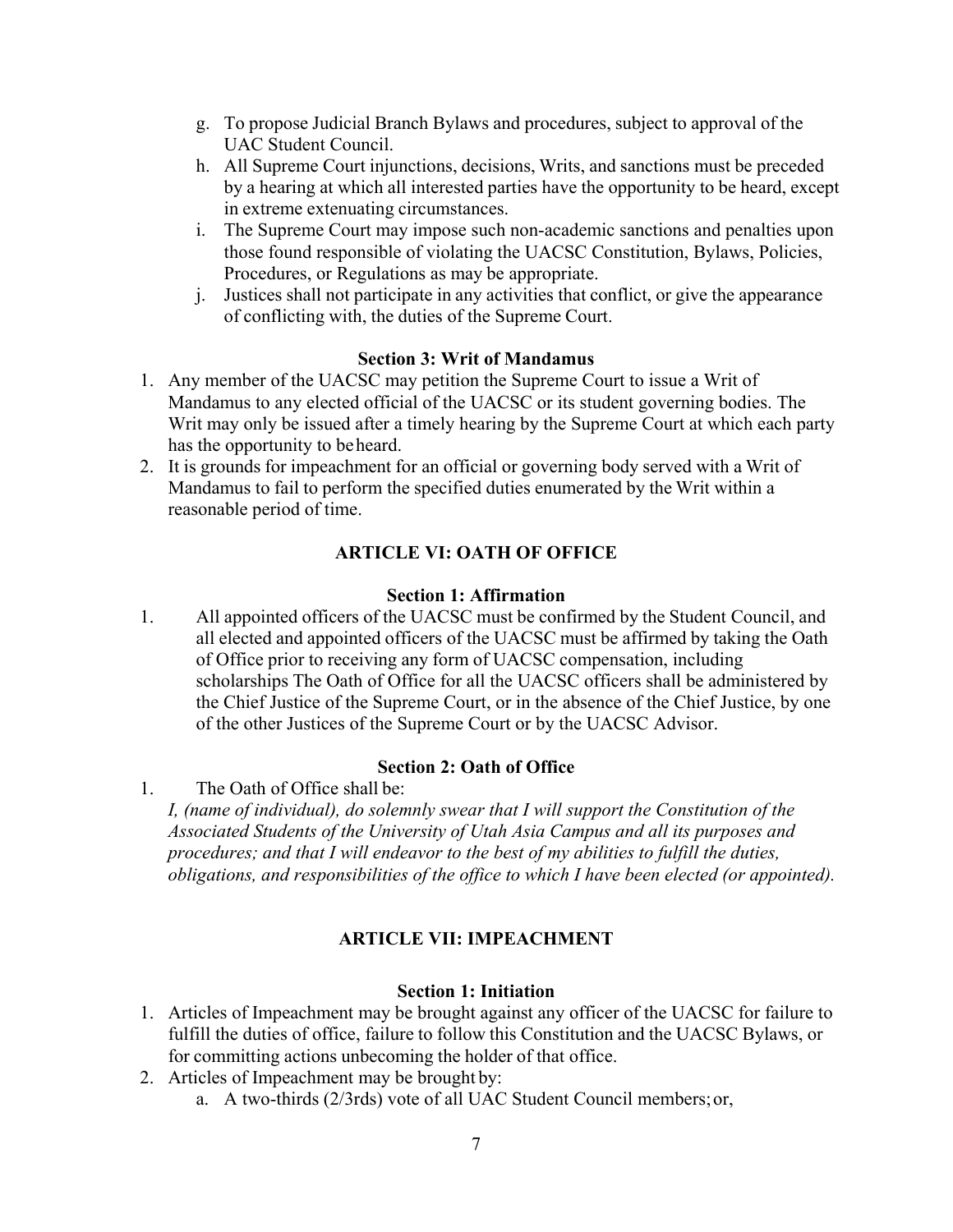b. One hundred (100) members of the UAC by signing a formal petition containing Articles of Impeachment, the signatures therein to be verified by the Supreme Court.

### **Section 2: Trial**

- <span id="page-7-0"></span>1. Procedure
	- a. Any officer against whom an Article of Impeachment has been brought, shall be tried in a formal trial the student members of the Committee on Student Affairs and the Student Behavior Committee together in a formal trial at which the Chief Justice of the Supreme Court shall preside. The combined number of student members of the Committee on Student Affairs and the Student Behavior Committee assembled must equal no less than seven (7) for an Impeachment trial to proceed.
	- b. At trial, the member of the UACSC bringing forth the Article of Impeachment shall have time to present their case to the voting body. The officer against whom Articles of Impeachment have been brought will have equal time to present their defense to the voting body. The voting body will then have time to question both sides before adjourning to deliberate.
- 2. Conviction
	- a. To be convicted of an impeachment charge, the individual must be found guilty by at least a two-thirds (2/3rds) majority vote of the combined student members of the Committee on Student Affairs and Student Behavior Committee assembled to try the case.
- 3. Removal
	- a. Any officer who is impeached and convicted shall be immediately removed from office and shall be ineligible to hold other UACSC positions during that academic year.

## **ARTICLE VIII – RATIFICATION & AMENDMENTS**

### **Section 1: Ratification of the Constitution**

<span id="page-7-2"></span><span id="page-7-1"></span>1. This Constitution shall become effective upon the approval of the UAC Leadership and a majority vote of the members of UAC members voting in a general UACSC election or referendum.

#### **Section 2: Constitutional Amendments**

- <span id="page-7-3"></span>1. Amendments may be proposed by a two-thirds (2/3rds) majority vote of all members of UAC Student Council; or by a formal petition signed by one hundred (100) members of the UACSC, the signatures therein to be verified by the Supreme Court.
- 2. The President shall present a properly proposed Amendment to the UAC Leadership for approval. UAC Leadership approval shall be preceded by review and recommendations by such University organizations as they may require.
- 3. Constitutional amendments must be ratified by fifty percent plus one  $(50\% +1)$  of the enrolled UAC student body in a referendum of UACSC members. The referendum shall be conducted in accordance with the UACSC Bylaws. The election must be run through the election committee and all votes being concluded within ninety (90) days of the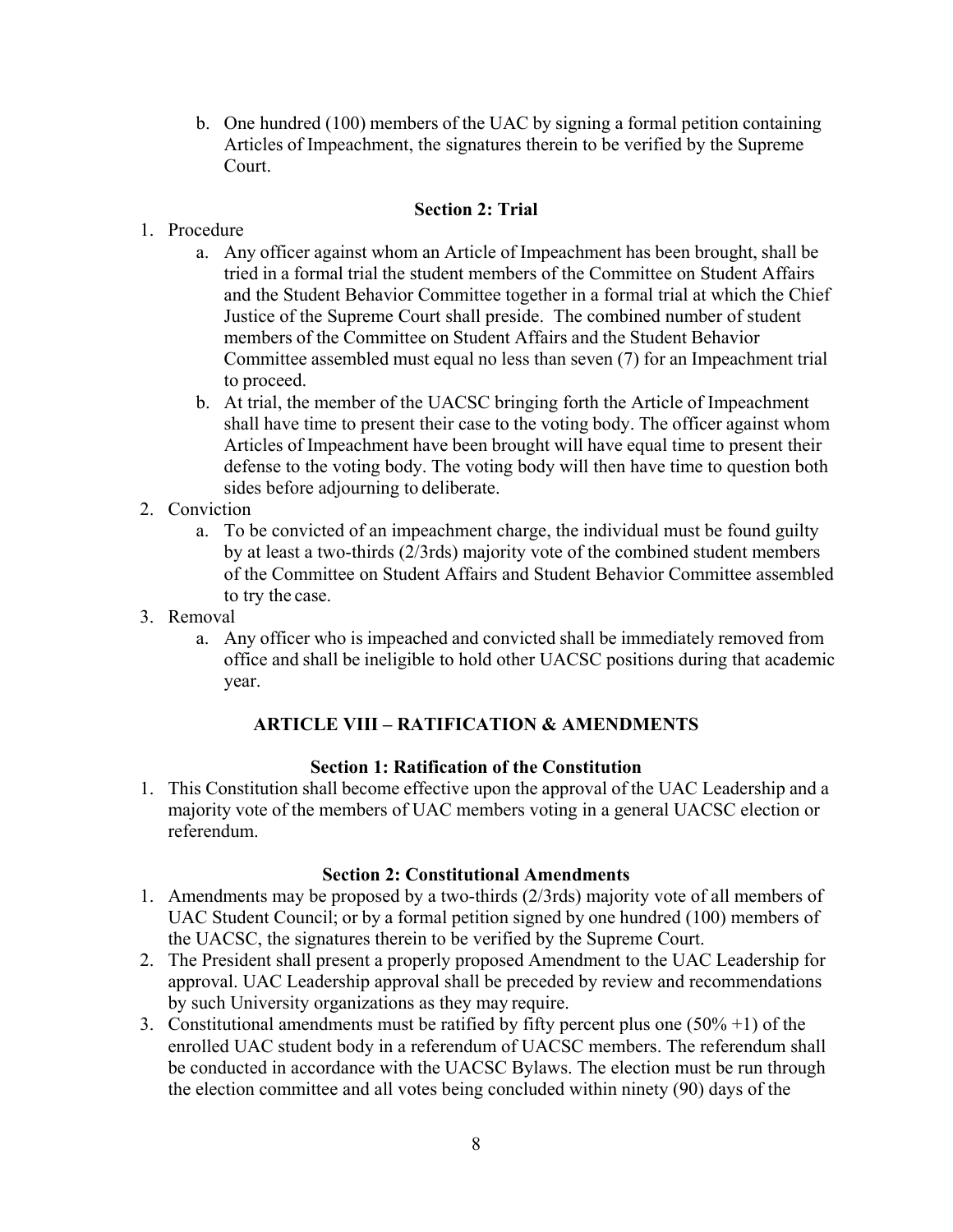Amendment's formal proposal. If an Amendment receives a simple majority vote of the fifty percent plus one  $(50\% + 1)$  of the UAC student body, and has received UAC Leadership approval, the Amendment shall be deemed ratified and effective.

# <span id="page-8-0"></span>**ARTICLE IX: PROCEDURES TO ESTABLISH AND AMEND BYLAWS AND POLICIES**

### **Section 1: Proposal**

- <span id="page-8-1"></span>1. The Student Council may propose changes to the general UACSC Bylaws and Policies and Procedures not in conflict with the Constitution by a two- thirds (2/3rds) vote of all Student Council members. All proposed changes with a two-thirds (2/3rds) vote of all student council members shall be presented to the President
- 2. The Student Council may propose changes to the UACSC Bylaws of the Supreme Court not in conflict with the Constitution by a two- thirds (2/3rds) vote of all Student Council members. All proposed changes with a two-thirds (2/3rds) vote of all student council members shall be presented to the President

#### **Section 2: Presentment**

<span id="page-8-2"></span>1. Properly proposed changes to the general UACSC Bylaws, Policies, and Procedures shall be presented to the President for executive review. The President shall approve or veto changes to the UACSC Bylaws, Policies, and Procedures within ten (10) business days of presentation. In the absence of Presidential approval or veto, properly presented Bylaw or

Policy and Procedure changes shall be enacted on the eleventh (11<sup>th</sup>) day after presentation to the President.

2. A presidential veto may be overridden by a three-fourths (3/4) vote of all members of the UAC Student Council.

#### **Section 3: Ratification**

- <span id="page-8-3"></span>1. The President must notify the UAC Leadership of all Constitutional Amendments, enacted or rescinded Bylaws, and UACSC Policy and Procedure changes.
- 2. Changes to the UACSC Bylaws, Policies, and Procedures pertaining to student, faculty, or administration committees shall be subject to the approval of the appropriate University organization or officer as may be required by the UAC Leadership.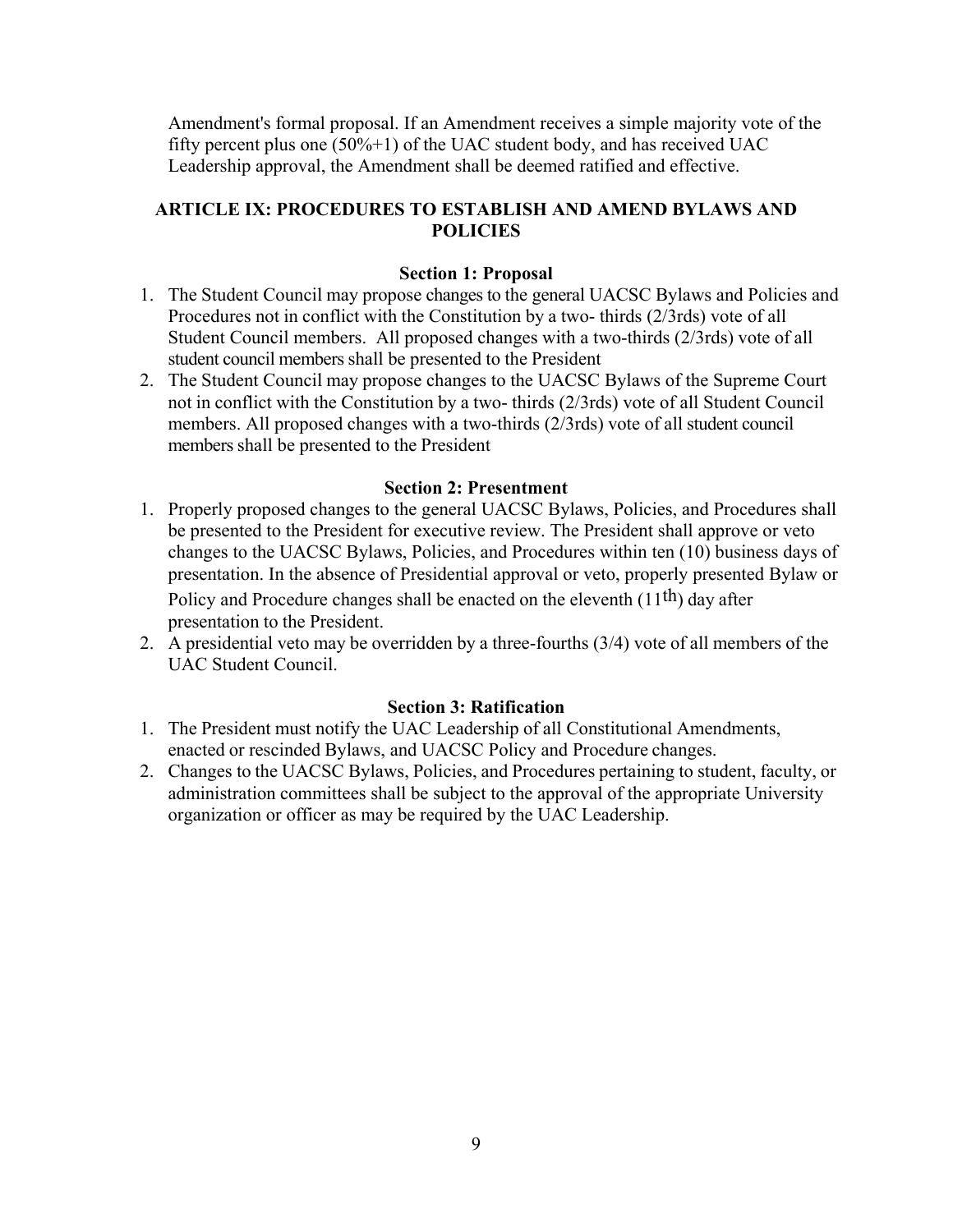### <span id="page-9-1"></span><span id="page-9-0"></span>**BYLAWS, POLICIES AND PROCEDURES OF THE ASSOCIATED STUDENTS OF THE UNIVERSITY OF UTAH**

### **ARTICLE I: EXECUTIVE BRANCH BYLAWS**

#### **Section 1: Qualification of Executive Officers**

- <span id="page-9-3"></span><span id="page-9-2"></span>1. Any appointed or elected officer of the Executive Branch must be a member, in good standing, of the UACSC.
	- a. Factors that could prevent a student from being in good standing include, but are notnecessarily limited to:
		- i. Being impeached from an UACSC position within one (1) year; and
		- ii. Being fired from an UACSC position within one (1) year.
		- iii. All students who are not in good standing may serve in positions in the UACSCGovernment that are not normally compensated.
- 2. Resignation

a. In the event that a member of the Executive Branch wishes to resign for any reason, they shall submit a letter of resignation to the Chief of Staff.

- b. This letter of resignation shall:
	- i. State the officer's intention to resign;
	- ii. State the effective date of their resignation;
	- iii. State their acknowledgement that they may not receive compensation for work performed thus far.
	- iv. Include the signature of the resigning officer.

## **Section 2: The Executive Cabinet**

- <span id="page-9-4"></span>1. Purpose
	- a. To facilitate coordination within the Executive Branch, there shall be an Executive Cabinet.
	- b. The Executive Cabinet shall meet weekly.
- 2. Membership
	- a. The members of the Executive Cabinet shall be:
		- i. The President;
		- ii. The Vice President;
		- iii. The Chief of Staff;
		- iv. All Executive Branch Directors; and
		- v. The Attorney General.

## **ARTICLE I.A: APPOINTED OFFICERS**

#### **Section 1: All Appointed Officers**

- <span id="page-9-6"></span><span id="page-9-5"></span>1. Officers of the Executive Branch shall be appointed by the President or designee and shall perform such duties as may be requested by the President.
- 2. All appointed officers of the Executive Branch who are normally compensated must be confirmed by the UAC Student Council.
- 3. Directors of the Executive Branch shall attend weekly meetings of the Executive Cabinet.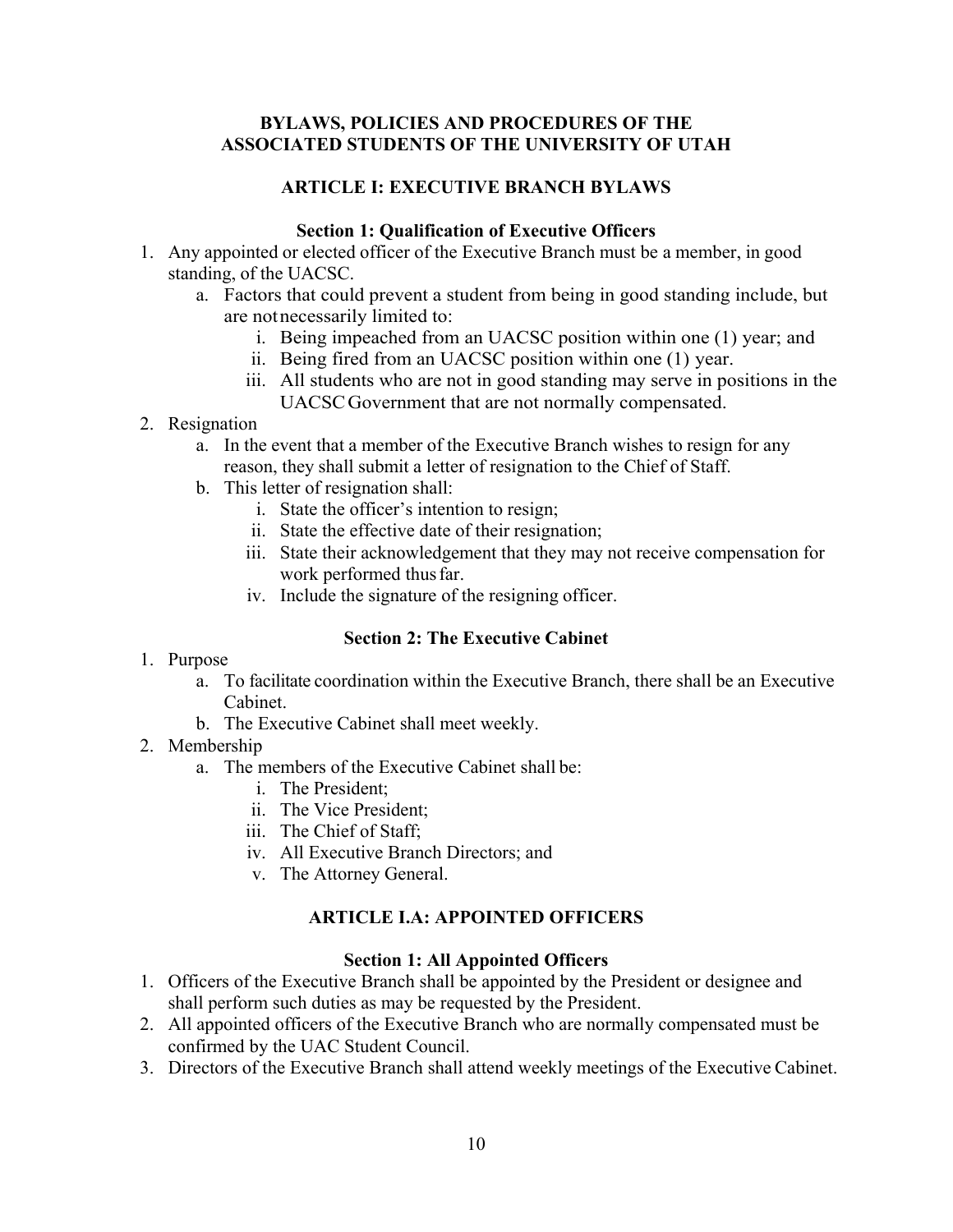- 4. Appointed officers of the Executive Branch shall serve a term ending on the date of the next inauguration.
- 5. All appointed officers of the Executive Branch serve at the pleasure of the President and may be dismissed from office with or without cause upon 10 days' written notice from the President. Any officer who is dismissed more than thirty (30) days prior to the final day of that academic semester shall not be compensated for that semester.
- 6. If an officer resigns from office, they shall forfeit all compensation for the semester in which they resign.

## **Section 2: Chief of Staff**

- <span id="page-10-0"></span>1. Chief of Staff
	- a. Shall serve as the communication liaison between the President and Vice President and the Council members.
	- b. Shall aid the development of the UACSC leadership initiatives as well as internal programming and workshops.
	- c. Shall serve as an information resource for the UACSC.
	- d. Shall be responsible for taking and distributing minutes of Council meetings.
	- e. Shall be responsible for securing appropriate facilities for Council meetings.

## **Section 3: Finance Director**

- <span id="page-10-1"></span>1. Finance Director
	- a. Shall be responsible for keeping accurate financial records of UACSC money.
	- b. Shall be responsible for organizing and leading budget discussions.
	- c. Shall serve as chair of the Finance Board, which will help decide the money allocated to student organizations.
	- d. Shall be responsible in preparing the budget for the Fall and Spring semesters.

## **Section 4: Events Director**

- <span id="page-10-2"></span>1. Events Director
	- a. Shall be in charge of planning and organizing all events organized by the IGC Foundation
	- b. Shall focus on events that focus on building the UAC community with other universities within the IGC Campus.
	- c. Shall work in collaboration with appropriate groups on campus.
	- d. Will carry out other duties as the President may direct.
	- e. Shall submit an end of the year report upon completion of their term.

# **Section 5: Club Director**

- <span id="page-10-3"></span>1. Club Director
	- a. Shall serve as the main information provider regarding student organizations
	- b. Shall be responsible for organizing and planning necessary meetings for club funding and other club events
	- c. Shall update the UAC Student Council members and the students about the club information
	- d. Shall work with the Finance Director on the club funding and distributions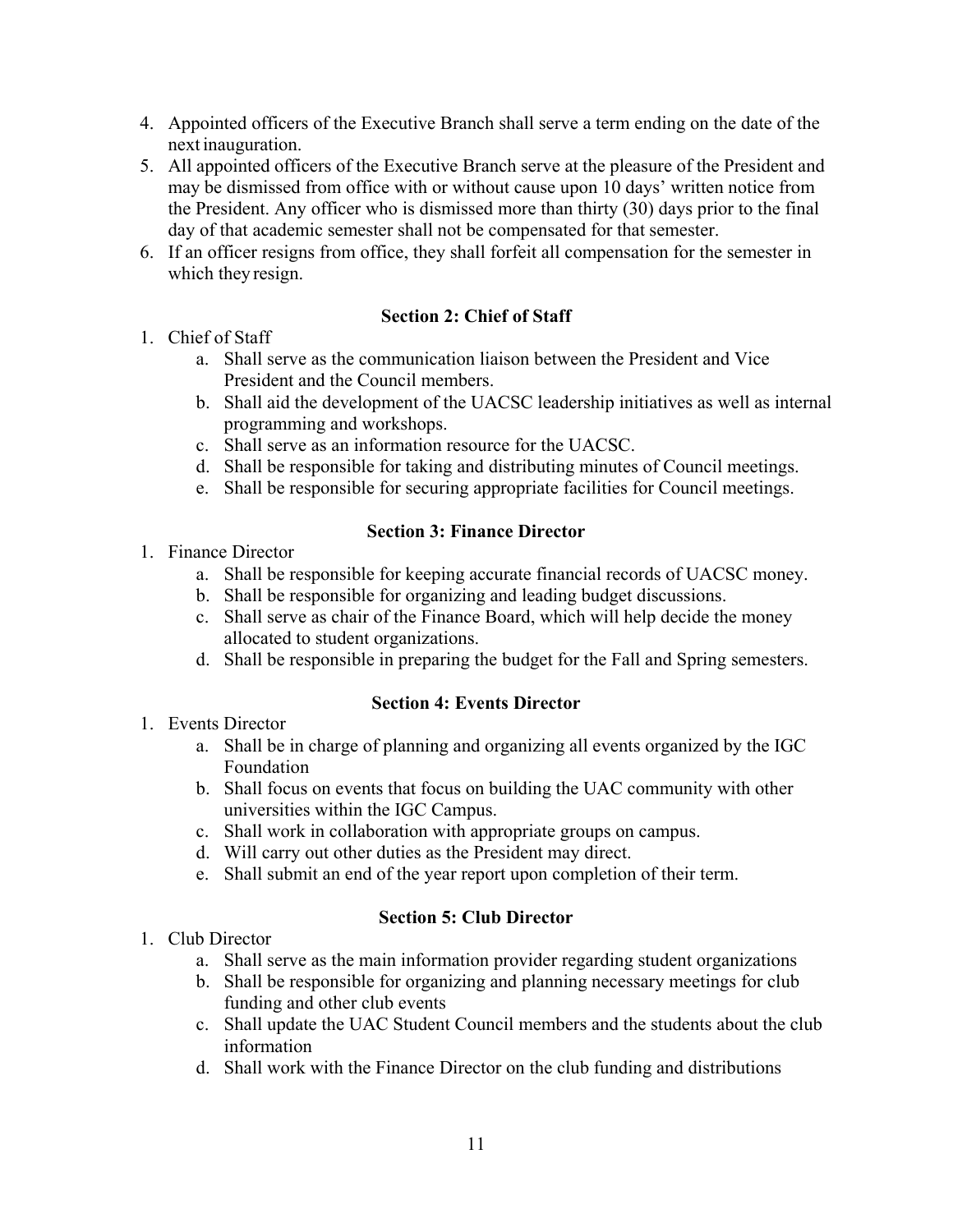### **Section 6: Public Relations Director**

- <span id="page-11-0"></span>1. Public Relations Director
	- a. Shall be in charge of publicizing student news and events to UAC in order to gain awareness and recognition.
	- b. Shall be in charge of marketing UACSC organized events.
	- c. Will carry out other duties as the President may direct.

### **Section 7: Elections Board**

#### <span id="page-11-1"></span>2. Purpose

- a. To oversee and coordinate, with UACSC Professional Staff, all elections of the UACSC Government.
- b. The Elections Director shall be appointed by the President but must be impeached to be removed from office.

#### 3. Duties

- a. In addition to those other powers and responsibilities vested in the Elections Director by these Bylaws, the Elections Director shall have the duty and responsibilityto:
- b. Ensure and administer fair elections, in accordance with the Constitution and Bylaws;
- c. File and record all candidate and party registrations;
- d. Determine details of the voting process which are neither specified nor implied by the Constitution or the Bylaws;
- e. Remain impartial to all candidates and parties during their tenure;
- f. Enforce and uphold Article II of the Bylaws;
- g. Investigate all violations of Article II of the Bylaws in coordination with the Attorney General and Supreme Court;
- h. Enforce the rulings of the Supreme Court which concern voting, elections and campaigns; and
- i. Issue rules regarding campaigning and elections, which elaborate and clarify, but do not contradict, the Constitution, the Bylaws, and the rulings of the Supreme Court.

## **Section 8 - Ad Hoc Committees**

- <span id="page-11-2"></span>1. Shall be organized/dissolved as deemed necessary by Council members
- 2. Shall be assigned tasks by Council members.
- <span id="page-11-3"></span>3. Committees will give regular reports of progress to the Council members

# **ARTICLE II: ELECTIONS**

#### **Section 1: Qualifications**

- <span id="page-11-4"></span>1. UACSC President, Vice President, Major Representatives and Council Members Candidates must be a matriculated UAC student.
- 2. Candidates must complete two semesters in full before running for UACSC President or Vice President.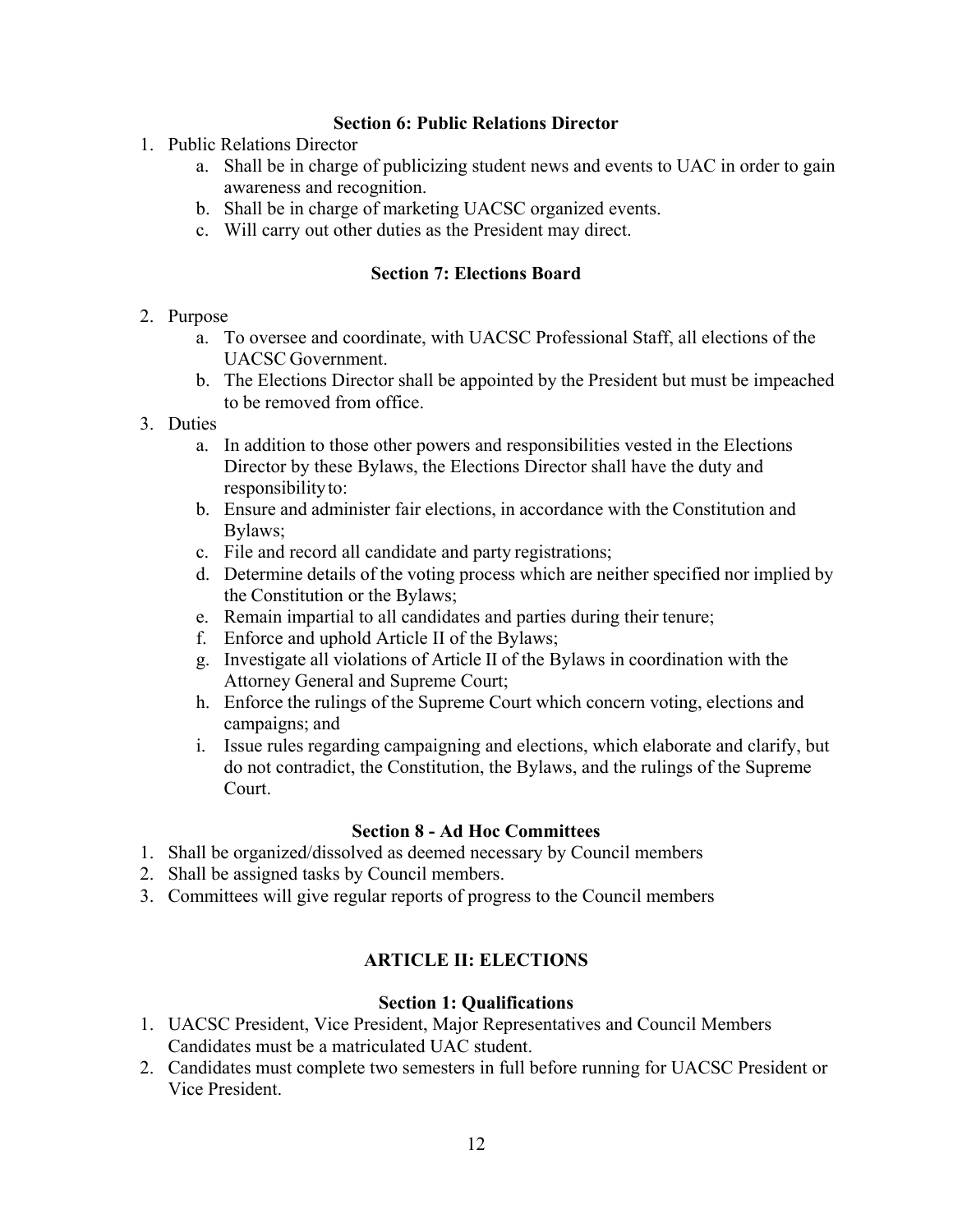- 3. Candidates must have a cumulative GPA of at least 2.5 to be eligible for nomination.
	- a. This GPA must be maintained throughout their term of office.
	- b. The UACSC Advisor must approve proof of the above GPA requirement.

### **Section 2: Election Chair**

- <span id="page-12-0"></span>1. The Election Chair
	- a. Shall be a student in good academic standing.
	- b. Shall not be a candidate for President, Vice President, or Major Representative
	- c. Shall be impartial to all candidates

#### **Section 3: Calendar**

- <span id="page-12-1"></span>1. Prior to Election
	- a. By April 15, the Election Chair will be selected by Student Council, with approval from UACSC advisor, and will organize the election process.
	- b. Nomination materials will be decided by Election Chair and the UACSC Advisor.
	- c. Duties and responsibilities of UACSC President and Vice President, and nomination materials will be distributed to the students of UAC at the discretion of the Public Relations Director.
	- d. Campaign and election procedures will be decided by Election Chair and Advisor.
	- e. Speech procedures will be decided by Election Chair and UACSC Advisor.
	- f. The position of President and Vice President will run as a joint ticket.
- 2. First Monday of May Nomination Meeting
	- a. The meeting will be as followed in this order:
		- i. The Election Chair will conduct the meeting.
		- ii. Duties and responsibilities of elected offices will be again outlined at this meeting.
		- iii. Once someone is nominated they are given the chance to accept or decline the nomination.
		- iv. After all nominations have been submitted the nominees will check in with the advisor at the close of the meeting.
		- v. Once the form has been submitted the nominees will be considered candidates
		- vi. After nominations have been made the UACSC Advisor will check eligibility requirements and timestamp the filing form once submitted.
- 3. Second Monday of May Election Meeting
	- a. The President, and Vice President election meeting will be as followed in this order:
		- i. The Election Chair shall conduct the meeting.
		- ii. An overview report of the last year's affairs of UACSC will be presented.
		- iii. Presidential and Vice Presidential candidates will be given an opportunity to voice their candidacy as determined by election chair and advisor.
		- iv. After all speeches have been made, voting will commence via Qualtrics. Candidates will be voted by any registered UAC student by instant run-off voting.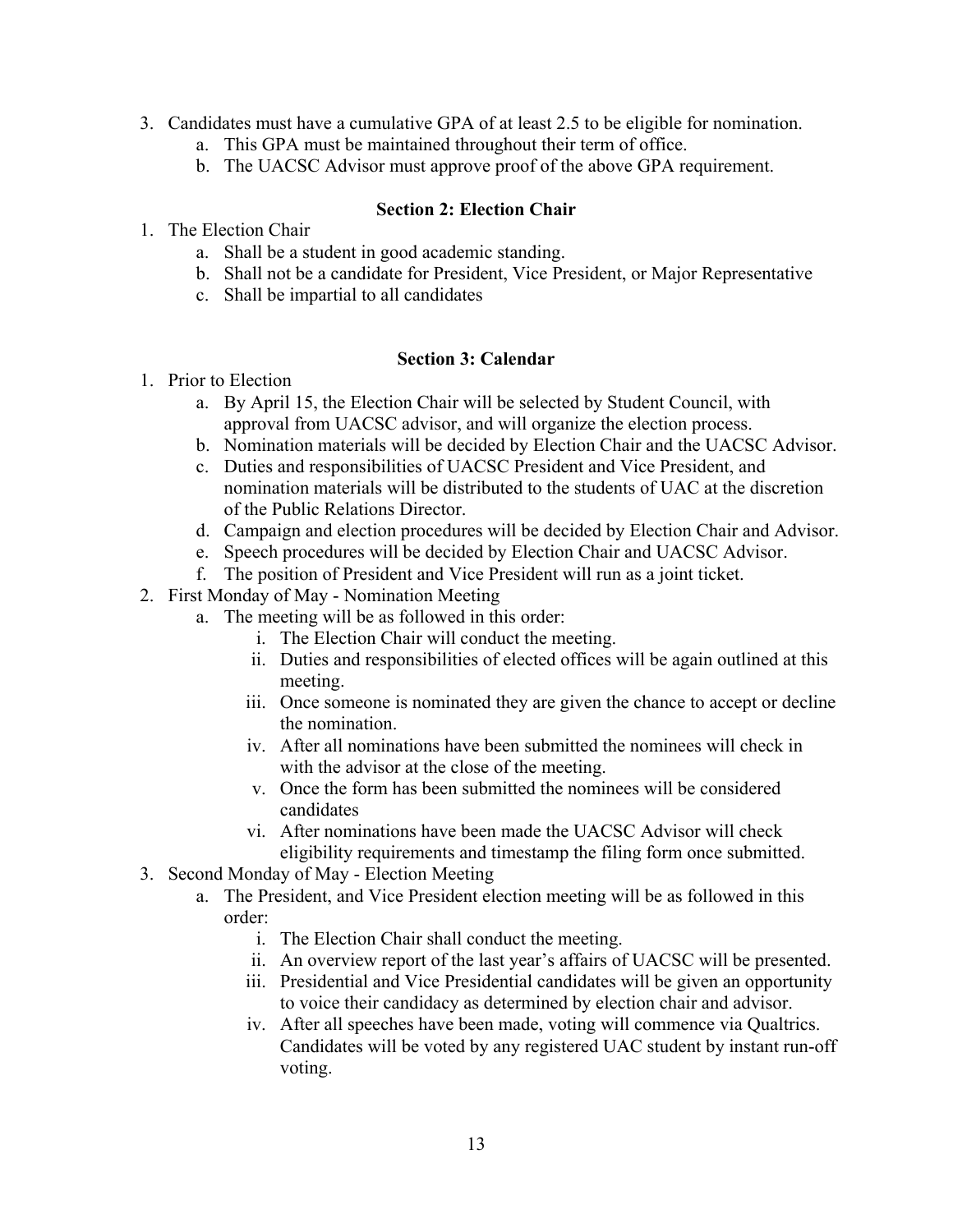- v. After all votes have been counted, candidates will be informed first before the announcement is made.
- vi. After the newly elected UACSC President and Vice President have been determined the meeting will close and congratulations can be given.

### **Section 4: Special Elections**

- <span id="page-13-0"></span>1. The creation of a student program that mandates the payment of additional student tuition be determined by the UAC Student Council and the student body. ⅔ of the Student Council votes is required to process the program proposal.
- 2. If supported, the general vote from student body will take place which requires a majority vote to pass the measure.
- 3. The UAC Student Body President will appoint the individual to chair the general vote. The voting will take place through Qualtrics that is maintained by the Student Council. If the establishment of the program is supported, then the UAC student body and the Dean of Students will be notified within 24 hours.
- 4. The date of the referendum must be announced to the student body 7 days prior to the voting process.

### **Section 5: Campaign Finance**

- <span id="page-13-1"></span>1. Campaign Finance Limits
	- a. No campaignmay spendmore than two thousand dollars (\$2,000).
- 2. Campaign Budgets
	- a. All candidates are required to provide their detailed budget to the Elections Director for all campaign expenditures.
	- b. No candidate's campaign expenditures may exceed the finance limit amount.
	- c. All candidates must use their own finances or fundraise the dollars.

## **Section 6: Campaign Penalties**

- <span id="page-13-2"></span>1. If a candidate violates the Constitution, Bylaws, University policy, state or federal law,or any election rules or guidelines, a grievance may be filed for review by the Supreme Court.
- 2. If a candidate is found to have made any such violation, they may be penalized or sanctioned.
- 3. Penalties and sanctions may include but are not limited to restrictions on campaigning, reduction in campaign budget, disqualification from an election, or referral to the Office of the Dean of Students.
- 4. Votes may not be taken away from a candidate or political party as a penalty, and no unreasonable sanctions may be levied against a candidate.
- 5. Candidates must remove all campaign materials, including but not limited to posters and lawn signs, from campus no later than three days after the conclusion of the election. Any candidate who fails to do so may be subject to penalties including but not limited to academic holds.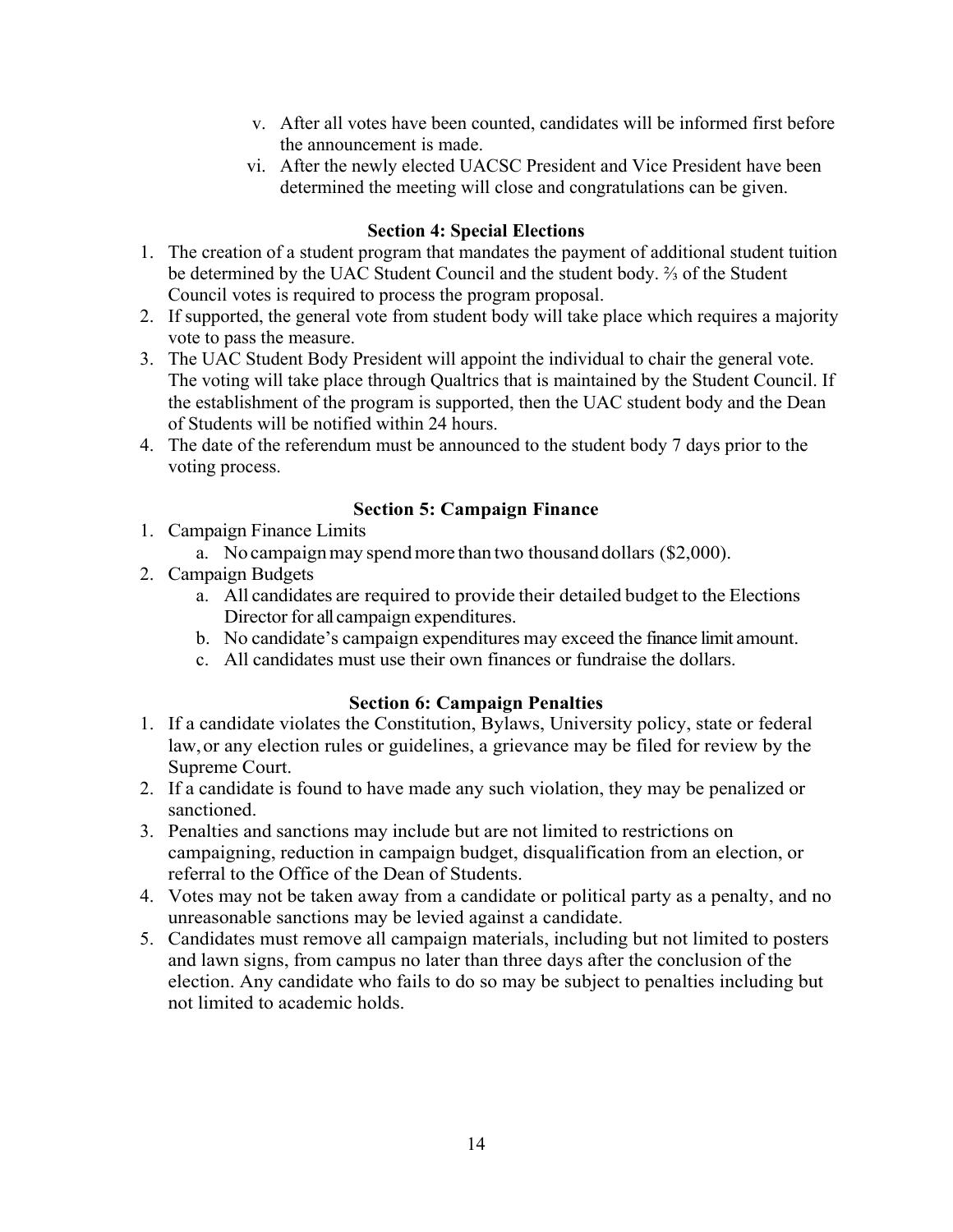# **ARTICLE III: REMOVAL APPOINTED OFFICIALS**

### **Section 1: Appointed Official**

- <span id="page-14-1"></span><span id="page-14-0"></span>1. Appointed UACSC members can be removed from office for neglect of duties at President's discretion with the approval of the UACSC Advisor.
- 2. Evidence of neglect of duties must be provided in written form to the UACSC advisor prior to the Official being removed from office.
- <span id="page-14-2"></span>3. The Appointed Official has the right to appeal this decision to the Dean of Students following the Student Code of Conduct appeal process.

# **ARTICLE VI: VACANCIES OF APPOINTED POSITIONS**

### **Section 1: Appointed Official**

- <span id="page-14-3"></span>1. Appointed position vacancies are to be filled at the discretion of the President and Vice President.
- 2. Process of appointing a replacement:
	- a. The President and Vice President must decide who to nominate as a replacement candidate,
	- b. If there are no objections by the Council, the Council will vote to instate the nominated candidate. Majority must be reached to instate the new candidate.
	- c. If a member of the Council objects to the nomination of a candidate, the objecting member must nominate a different candidate, or state that they have no eligible candidate in mind,
	- d. Upon proposal of a counter-motion, the Council will enter discussion regarding currently eligible nominated candidates for the position, followed by a vote,
	- e. If no other alternative candidate is proposed, the Council will begin discussion about the nominated candidate, or enter into a vote for instatement of the initial candidate, with majority required to instate the candidate.

## **ARTICLE V: FINANCIAL POLICIES AND PROCEDURES**

#### **Section 1: Finance Allocation**

- <span id="page-14-5"></span><span id="page-14-4"></span>1. The UACSC will be funded through the Dean of Students' budget each semester as a portion of the fees that are included in the tuition costs at the university. All UACSC expenditure decisions will be made by the majority vote of the Council, and the President and Finance Director will make final approval of purchases or reimbursements. Revenue will be given to the Finance Director to put into the UACSC account. All members of the Council have the right to see the club accounting records.
- 2. Funds collected from the student fee will only be used for UACSC purposes.

#### **Section 2: Administration**

<span id="page-14-6"></span>1. The Finance Director of the Student Council of the University of Utah Asia Campus has the power and responsibility of administering UACSC funds and acting as the financial administrator for UAC student organizations. It is responsible for all UACSC accounts and supervises these accounts for each fiscal year beginning July 1 and ending June 30.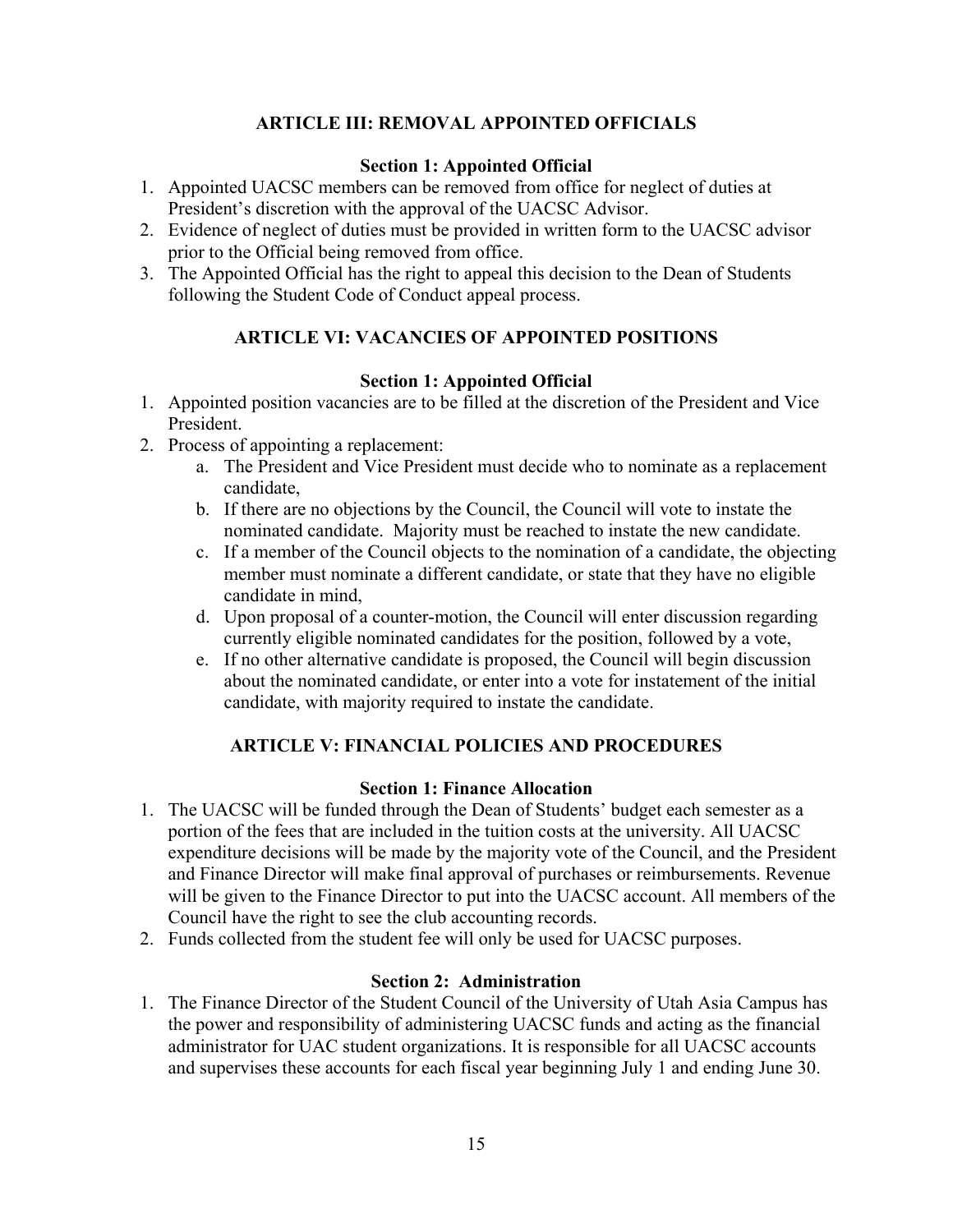Any organization receiving funds from UACSC must abide by the Financial Policy and Procedures.

- 2. The Finance Director shall be given the authority to establish additional funding guidelines as deemed necessary by the Finance Director. These guidelines will only apply to all student organizations.
- 3. All references to UACSC funds in this Article are intended to reference only the specific line-items on the UACSC Annual Budget.

# **Section 3: UACSC Annual Budget**

<span id="page-15-0"></span>1. The UACSC Annual budget originates from the UAC Dean of Students and therefore shall be announced at the beginning of each fiscal year from the UAC Dean of Students.

# **Section 4: General Financial Policies and Procedures**

- <span id="page-15-1"></span>1. All UACSC funds are held by the University of Utah Asia Campus and may be managed by the University in accordance with existing policies and Korean law.
- 2. The registered student organization leaders of each entity that receives funds from UACSC agree to abide by the UACSC Financial Policies and Procedures, as developed by the UACSC Director of Finance. Failure to follow the policies and procedures will make the organization leaders personally responsible for any UACSC funds committed.
- 3. The UACSC Finance Director will be responsible for keeping an inventory of significant items of value, as defined by University Policy, purchased with UACSC funds. The inventory must be updated annually and provided to the Dean of Students
- 4. Tuition will not be funded by student activity fees.
- 5. UACSC will not fund budgetary requests for events if the members of the requesting student organization would receive University extra course credit for attending the requested event.
- 6. UACSC will not fund travel requests for students if the requesting student would receive University course credit for participating the requested travel.
- 7. University of Utah faculty salaries may not be paid using student activity fees.
- 8. It is generally the policy of UACSC that no University Departments, building repairs, building operations or building maintenance will be funded with UACSC funds. This general policy may only be overcome by a showing of substantial justification.
- 9. In accordance to University policies, UACSC will not fund any alcoholic beverages.

## **Section 5: Student Organizations**

- <span id="page-15-2"></span>1. Definitions
	- a. "Student organizations" shall refer to all sponsored, affiliated, and registered student organizations, which are not a part of UACSC that are devoted to promoting the academic development and extra-curricular activities. The term "student organization" does not include University departments with student-led initiatives and outreach programs. Members of student organizations may not be paid, and student organization leaders must be selected by the organization's membership.
- 2. Recognition Process
	- a. Student organizations may be established for any lawful purpose. The names and contact information of the members are required by the University as a condition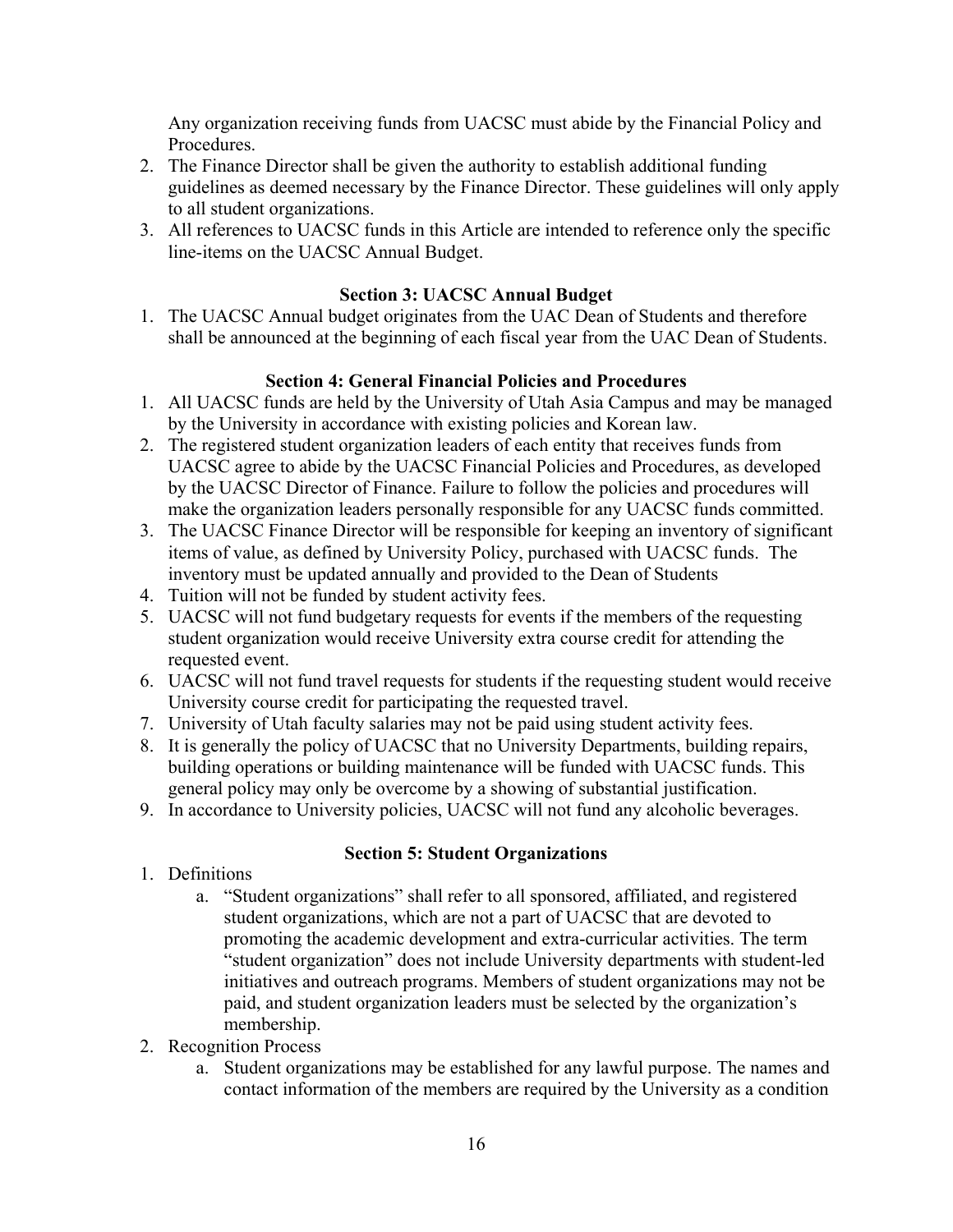for registration or access to University funds, or enjoyment of University privileges. Any organization whose recognition has been withdrawn by the Committee on Student Affairs is not eligible to register with UACSC.

- b. Each student organization granted recognition by the University of Utah through UACSC may be listed on the UACSC's online student organization management system (Campus Connect) and may apply for funding from UACSC.
- c. All student organizations are required to submit the following to UACSC on an annual basis:
	- i. The names and contact information of at least three currently registered, matriculated University of Utah students who are active officers or representatives of the student organization.
	- ii. A constitution that clearly outlines the purpose, membership, responsibilities, and organization of the group.
	- iii. Proof, as stated in the constitution, that the organization does not discriminate based upon race, color, religion, national origin, sex, age, status as a disabled individual, sexual orientation, gender identity/expression, genetic information or protected veteran status.
	- iv. Exceptions: In a few circumstances, United States federal law permits a club to select members based in part upon gender (e.g., social fraternities and sororities). A student club that wishes to select members based in part upon gender must receive advanced approval.
- 3. Qualifications
	- a. Those organizations that are consistent with the mission and culture of the University and student affairs and primarily present events limited to their membership.
	- b. These organizations typically focus on a specific issue or activity and function with minimal support from or interaction with the University.
- 4. Registered organizations are required to select an advisor who may be a faculty member, professional or associate staff member, or graduate assistant.
- 5. Registered organizations are eligible to receive a maximum of KRW150,000 per semester, (KRW 300,000 per year) from UACSC funds
- 6. In order to maintain "active" status, student organizations need to have at least one member attend Student Council open meetings.
- 7. Eligibility
	- a. Funding to student organizations is available through the UACSC in the form of semester funding proposals and program proposals
	- b. Student organizations be registered with UACSC prior to submitting a semester funding or program proposal.
	- c. Major representatives shall have access to the same amount of funding other student organizations.

## **Section 6: Student Organization Funding Guidelines**

- <span id="page-16-0"></span>1. No student organization may receive more than its prescribed maximum per year of UACSC funds from any source.
- 2. At the start of their term following the annual election cycle, the Dean of Students and UACSC advisor shall determine financial guidelines that provide maximum funding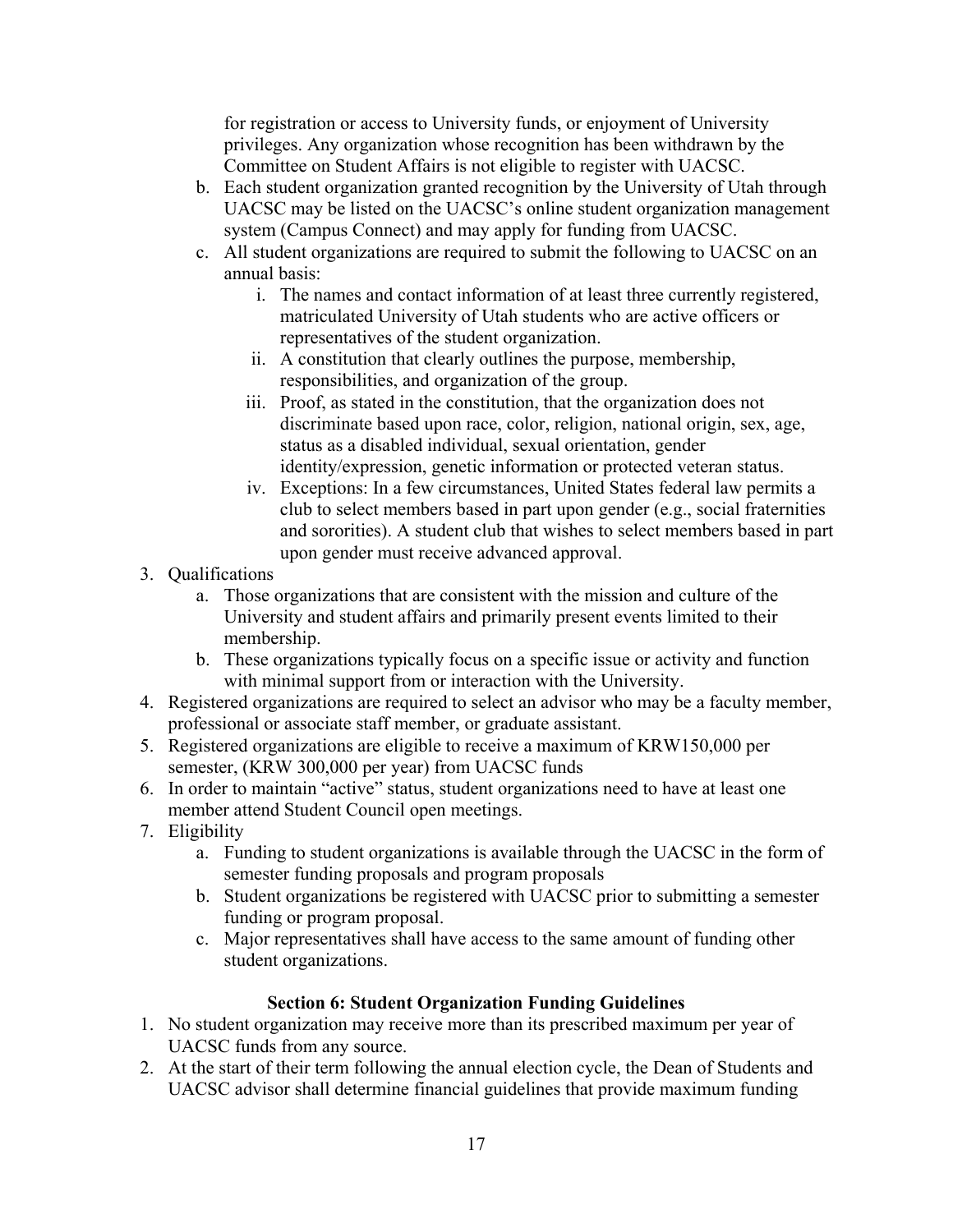amounts for the different categories. Student organizations are to receive no more than the maximum amount provided in each category in each fiscal year unless the relevant legislative body votes to overrule these financial guidelines by a supermajority vote of three-fourths  $(3/4)$  of its members plus one  $(3/4+1)$ .

- 3. Program proposal funding
	- a. If a club wishes to implement a program for all members of the club, Student Council can provide limited funding in addition to the club's budget. Funding guidelines shall be announced at the beginning of each academic year.
	- b. Program proposal funding should be proposed at Student Council's open meetings.
	- c. Funding requests shall be submitted to the UACSC Finance Director by 6pm on the day before the day before the open meeting.
	- d. Semester funds:
		- i. Student Council provides limited semester funds for purchasing necessary tools, equipment, musical instruments, and other non- perishable items that will contribute to the sustained growth of the club. Funding guidelines shall be announced at the beginning of each academic year.
		- ii. Semester funding proposals should be proposed by Student Council's second open meeting of each semester.
- 4. UACSC may fund student sport teams and sport clubs. Student sport teams and clubs will be required to sign appropriate waivers and to conform to the guidelines of the Finance Board.
- 5. UACSC shall not provide funds for the use of a motor vehicle.
- 6. UACSC will not fund food or entertainment expenses incurred while at or traveling to or from conferences, conventions, educational or social activities or the like. UACSC will not fund any per diem amounts.
- 7. Airfare must be arranged in accordance with the University of Utah Asia Campus travel policy.
- 8. UACSC will not fund weapons, ammunition, or firearms.
- 9. Each entity receiving UACSC funds will only spend funds according to the specific line items enumerated in its budgeted account. However, the Finance Board may approve reallocation of funds within the particular entity's approved budget.
- 10. UACSC will not fund student organizations that are sub-groups within a larger umbrella organization. Determination of such will be dependent on whether the members of the sub-group are all members of the umbrella organization and whether the mission of the subgroup contributes substantially to the mission of the umbrella group.
- 11. Classified sub-groups may appeal their classification to the UACSC Dean of Students with substantial evidence of a misclassification.
- 12. Funding may not be denied to a student organization because of any perceived political affiliation, except to the extent that a proposed activity involves campaigning for a candidate for a political office on any level.
- 13. UACSC is committed to following all of the University of Utah's nondiscrimination policies. Please refer to University of Utah policy 5-106.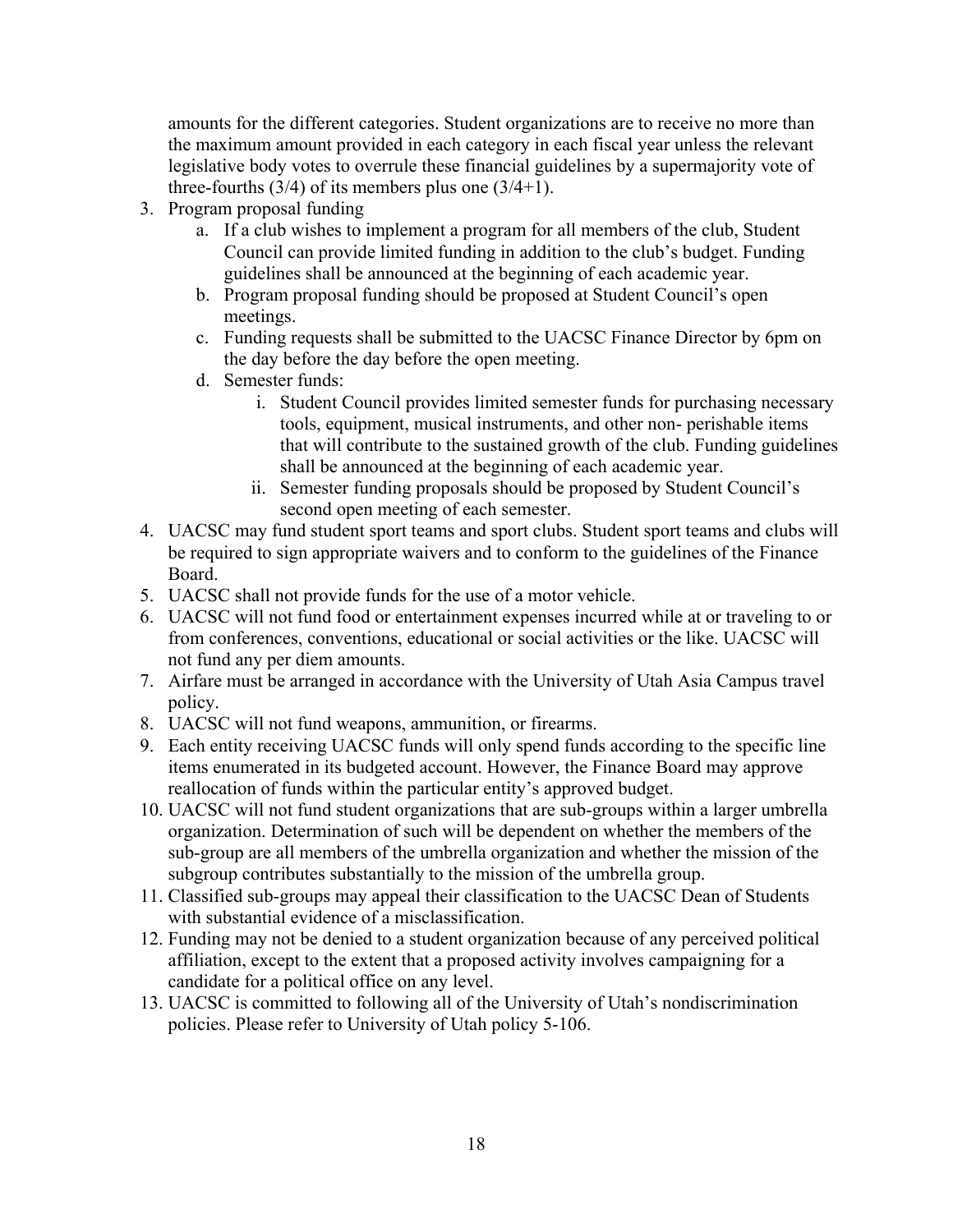### **Section 7: Travel Funding Guidelines**

- <span id="page-18-0"></span>1. UACSC travel funding outside of Official UACSC Business will be funded through an application basis outline below:
	- a. An application will be used to fund travel for academic conferences, student conferences, competitions, and other travel as deemed appropriate by the UACSC Travel Review Committee.
	- b. Applications will be awarded on a first-come, first-served basis differentiated by month.
- 2. A registered individual student or student organization of UAC can request up to 50% of their eligible travel costs be covered by UACSC, up to a \$200 cumulative total per fiscal year per student.
- 3. The total amount funded per student is not to exceed \$200 per fiscal year.
- 4. Eligible costs include airfare, car rental, taxi, lodging price during conference (including one night prior to conference and one night following the conference), conference registration, and poster printing.
- 5. Signed Assumption of Risk Waivers and signed Field Trip Statements of Understanding are required from each traveler per trip.
- 6. Travel awards associated with student organizations will be attributed to their overall prescribed maximum per fiscal year.
- 7. All travel applications submitted by students or sponsored student group must be approved by and forwarded to the Dean of Students and advisors.
- 8. The UACSC Dean of Students for Student Travel
	- a. Powers and Duties:
		- i. To oversee funding allocation from the UACSC funds.
		- ii. To review travel applications and disburse funding aligned with UACSC rules and procedures

#### **Section 8: Specific Policy Governing UACSC Cabinet Expenditures**

- <span id="page-18-1"></span>1. Members of UACSC may not enter into contracts, which bind or purport to bind UACSC or the University. Any contracts signed by a member of UACSC in the name of UACSC or the University of Utah Asia Campus will be null and void.
- 2. Upon appointment by UACSC, all Executive and General Cabinet members will sign an agreement with UACSC agreeing:
	- a. To comply with the contracting procedures set forth herein, and
	- b. In the event of their failure to so comply, to reimburse the University for any funds expended pursuant to contracts not in compliance with the procedures, if the Finance Board finds such expenditures to be inappropriate.
- 3. All contracts must be notified and concurrently agreed by the Dean of the Students and UACSC advisors . When the Dean of Students signs a contract in the name of UACSC, the appropriate board director will submit to the UACSC Financial Advisor an expenditure request to cover the cost of the contract.
- 4. UACSC boards may transfer funds, with the Finance Board's approval, to University Departments to co- sponsor events following the guidelines herein.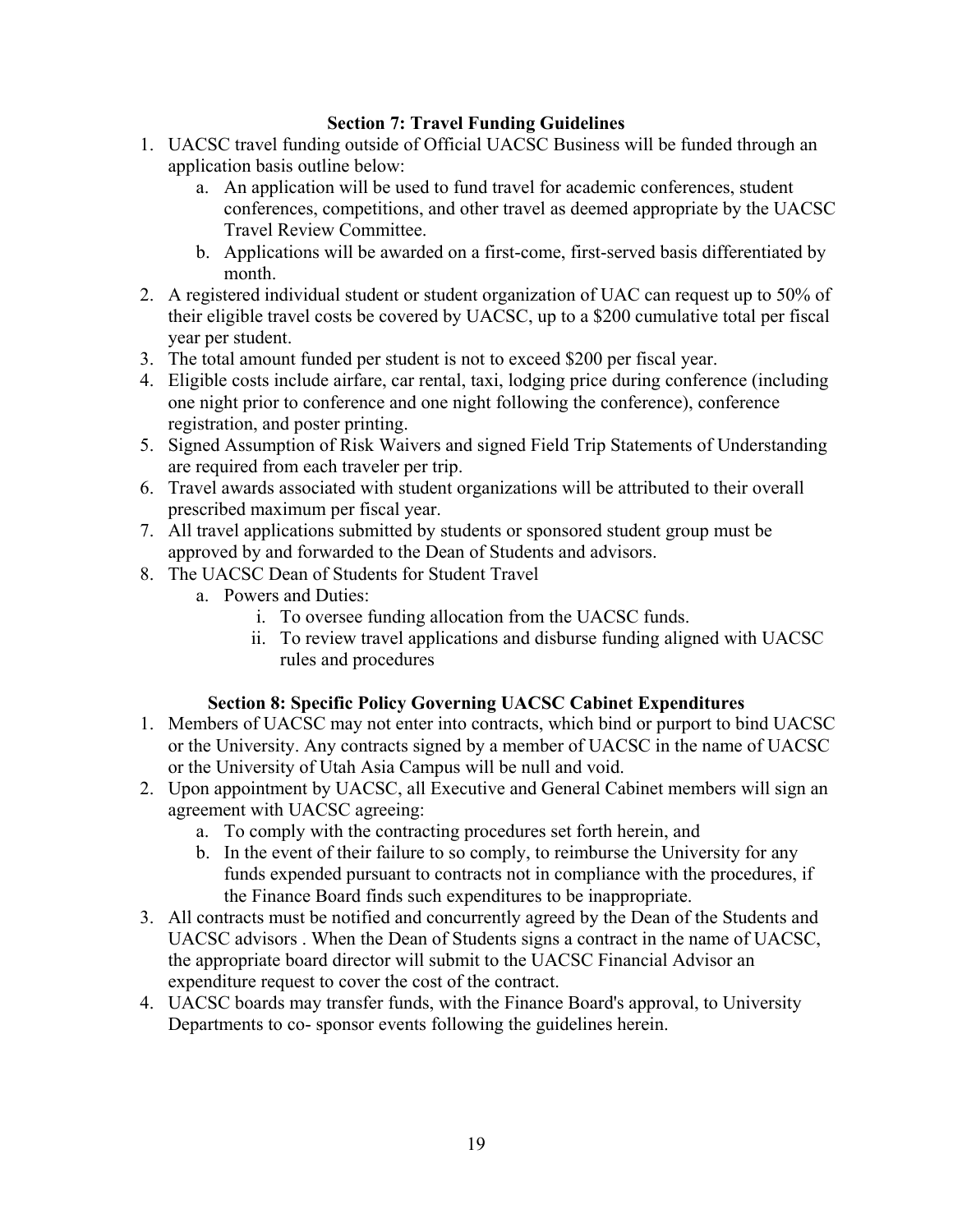#### **Section 9: Accounting Policies and Procedures**

- <span id="page-19-0"></span>1. Each organization president or committee chair must submit to the UACSC Director of Finance the name or names of people who are authorized to make expenditures of money.
- 2. All expenditures made by UACSC, and supported organizations will be generated within UACSC according to Financial Policies and Procedures, i.e. Expenditure Request Forms. These forms require the signatures of an authorized representative of the organization, the Finance Director, and the UACSC Leadership Consultant hired by the UAC. The Finance Board is to keep a current account of the money spent by each organization to make sure that budgets are not exceeded.
- 3. Any UACSC committee organization dealing with apportioned student funds must use UACSC accounting for those apportioned funds and any funds generated from those apportioned funds. Revenues generated in any other way do not apply.
- 4. The Administration and the UACSC Financial Advisor will be responsible for supplying to the UACSC Finance Board a financial statement containing information on assets and expenditures whenever requested.

#### **Section 10: Bribery and Graft**

- <span id="page-19-1"></span>1. Definition
	- a. As used in this section, "affected private interest" shall mean a thing of substantial personal value to an individual, an individual's family member, an individual's business, or an individual's friend.
- 2. Bribery
	- a. Whoever, being an executive officer, directly or indirectly, corruptly demands, seeks, receives, accepts, or agrees to accept anything of value personally or for any other person or entity, in return for being influenced in the performance of any official act shall be committing the act of bribery, and may be impeached and expelled from office, in accordance with the Constitution of UACSC.
- 3. Graft
	- a. Whoever, being an executive officer of UACSC, has an affected private interest which may influence, or appear to influence, the impartial and objective execution of their official duties, does not:
		- i. Report the same affected private interest to the Chief of Staff
		- ii. Shall be committing the act of graft and may be impeached and expelled from office, in accordance with the Constitution of UACSC,
- 4. Prevention of the use of UACSC funds in the act of bribery or graft.
	- a. Whenever the Director of Finance may have reason to believe that any funds of UACSC are being spent by an executive officer to commit bribery or graft, or will be spent to commit bribery or graft, by an executive officer who is conspiring to commit bribery or graft, then the first party named in this clause:
	- b. May freeze the same funds, for a period which shall not exceed twenty (20) days without the consent of the Supreme Court, pending the completion of an investigation of the alleged act of bribery or graft,
	- c. Shall investigate the alleged act of bribery or graft and, as necessary, recommend disciplinary measures to all necessary parties, and
	- d. Shall inform the officer who is suspected of committing bribery, graft, conspiring to commit bribery or conspiring.